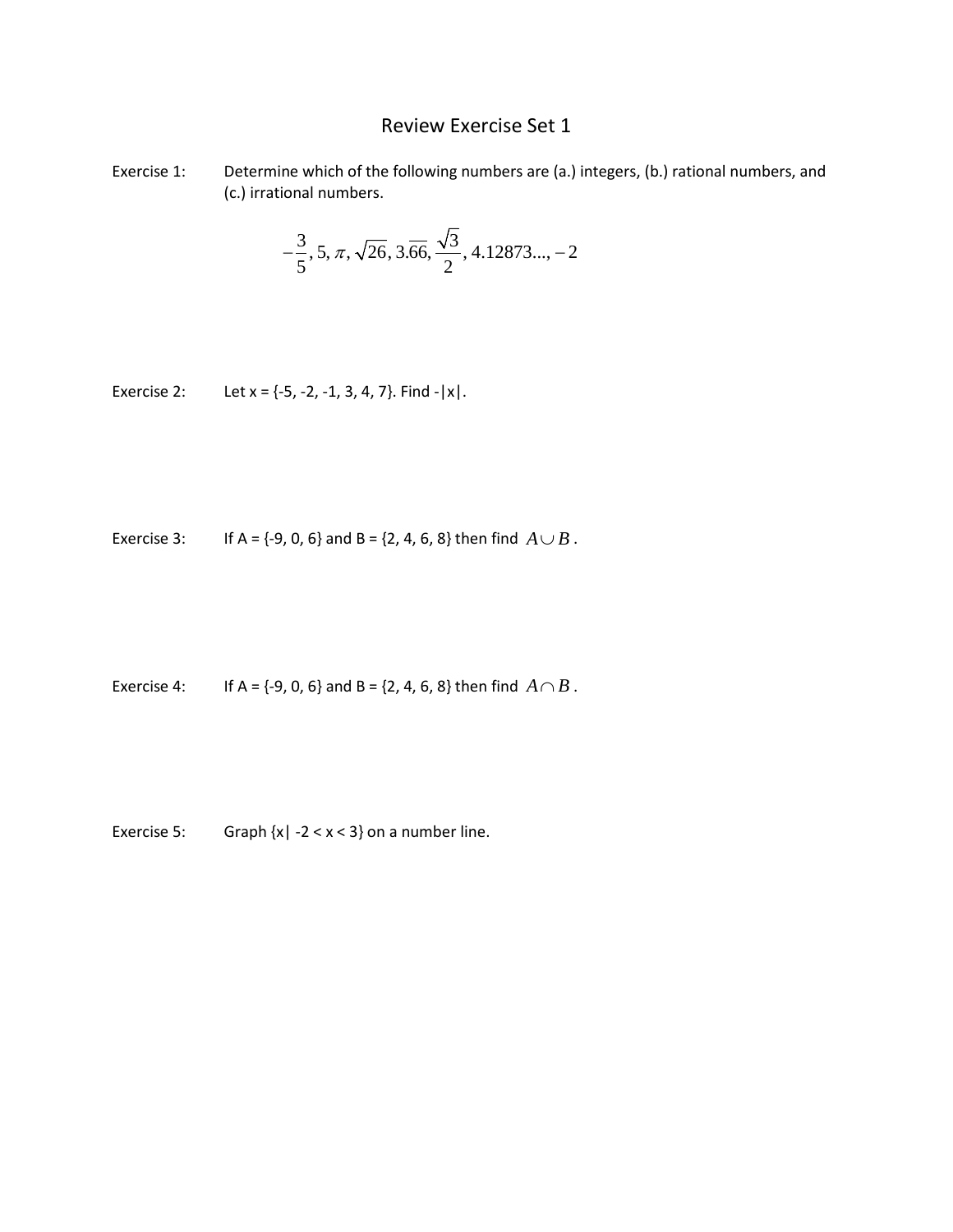## Review Exercise Set 1 Answer Key

Exercise 1: Determine which of the following numbers are (a.) integers, (b.) rational numbers, and (c.) irrational numbers.

$$
-\frac{3}{5}, 5, \pi, \sqrt{26}, 3.\overline{66}, \frac{\sqrt{3}}{2}, 4.12873..., -2
$$

**Integers:** -2 and 5

Integers are the positive and negative whole numbers as well as zero.

Rational numbers: 
$$
-2, -\frac{3}{5}, 3.\overline{66}, 5
$$

A rational number is one that can be written in the form of a fraction a/b, where a and b are integers and b is not zero. Rational numbers also have either a terminating or repeating decimal representation.

 $\overline{a}$ 

**Irrational numbers:** 
$$
\pi
$$
,  $\sqrt{26}$ , 4.12873...,  $\frac{\sqrt{3}}{2}$ 

An irrational number is one that cannot be writting in a/b form, where a and b are integers and b is not zero. Irrational numbers also have a nonterminating and nonrepeating decimal representation.

Exercise 2: Let  $x = \{-5, -2, -1, 3, 4, 7\}$ . Find  $-|x|$ .  $x = \{-5, -2, -1, 3, 4, 7\}$  $|x| = \{1, 2, 3, 4, 5, 7\}$ **-|x| = {-7, -5, -4, -3, -2, -1}**

Exercise 3: If A =  $\{-9, 0, 6\}$  and B =  $\{2, 4, 6, 8\}$  then find  $A \cup B$ .

 $A \cup B$  means that we want to combine the elements of both sets together to form a new set.

$$
A \cup B = \{-9, 0, 6\} \cup \{2, 4, 6, 8\}
$$
  
=  $\{-9, 0, 2, 4, 6, 8\}$ 

Any elements that are common to both sets are written only once in the union of the two sets.